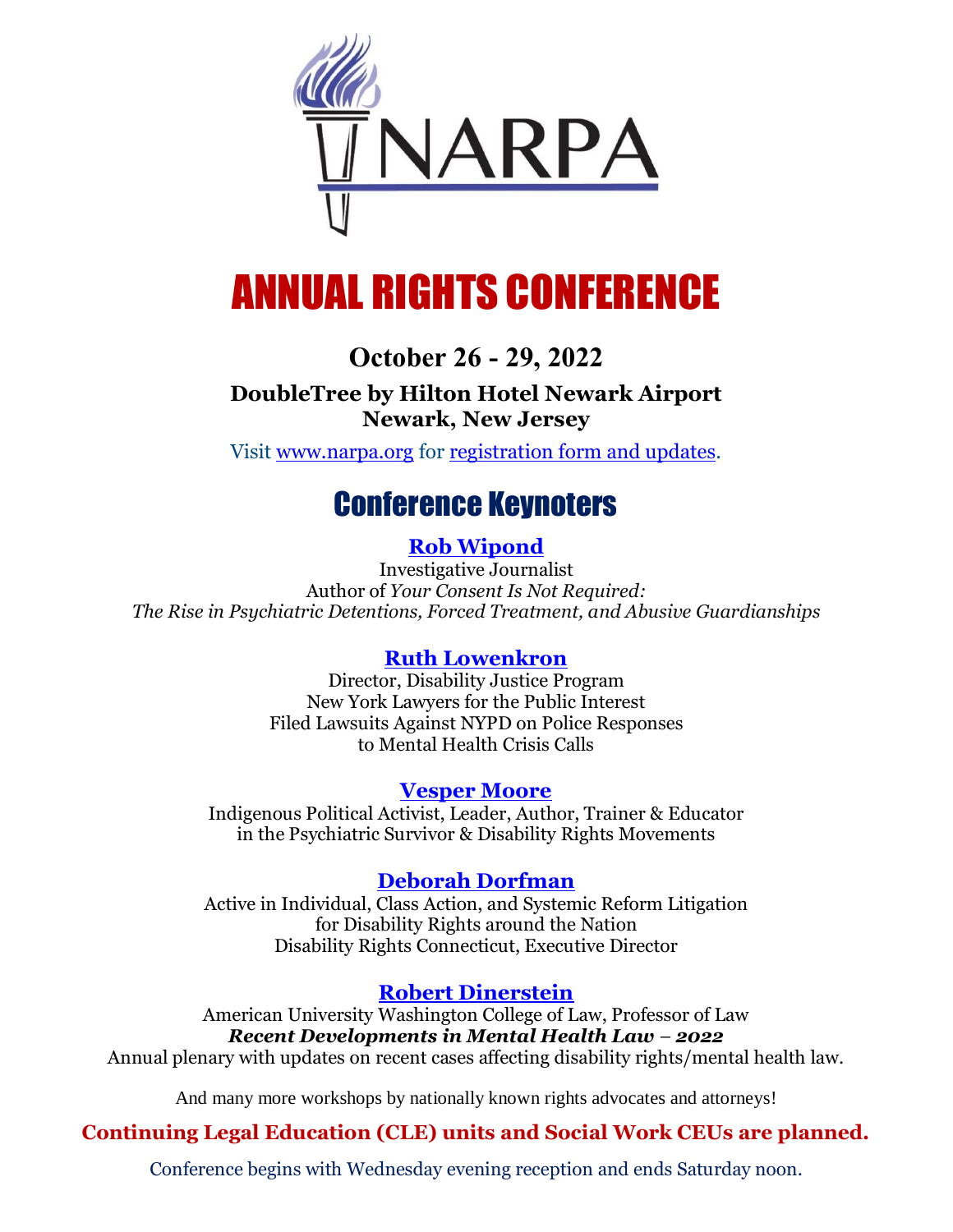

**Upon registration, all registrants attending any face-to-face conference activities agree to show Proof of Vaccination and also agree to abide by any posted rules regarding safety protocols, including masking and/or social distancing.**

#### **Pre-Conference Institute for PAIMI Council Members: PAIMI Councils as Leaders for Systemic Reform 2:00 - 5:00 p.m., Wednesday, October 26, 2022**

Every Protection and Advocacy Agency (P&A) across the nation is required by law to have a PAIMI Advisory Council, called the PAC. The PAC should be advising the P&A on PAIMI priorities and should be involved in mental health system public policy reform activities.

The National Disability Rights Network [\(](https://www.ndrn.org/)NDRN) has joined with NARPA this year to support this preconference institute to welcome PAC members to the world of NARPA, to bring PAIMI Council members together to network, to discuss possibilities for the work of state PACs, to share ideas about systemic advocacy, and to strategize about national connections. There is no fee for this institute.

\_\_\_\_\_ Yes, our council members will attend \_\_\_\_\_ Number attending

# 2022 ANNUAL RIGHTS CONFERENCE REGISTRATION FORM

**\_\_\_\_\_\_\_\_\_\_\_\_\_\_\_\_\_\_\_\_\_\_\_\_\_\_\_\_\_\_\_\_\_\_\_\_\_\_\_\_\_\_\_\_\_\_\_\_\_\_\_\_\_\_\_\_\_\_\_\_\_\_\_\_\_\_\_\_\_\_\_\_\_\_\_\_\_**

A registration form may be downloaded from www.narpa.org, completed, scanned and emailed to narpa4rights@gmail.com. Or you may mail a registration form to NARPA, P.O. Box 855, Huntsville, AL 35804. Please fill out a separate form for each registrant.

| Name:<br><u> 1980 - Andrea Stadt Britain, fransk politik (d. 1980)</u> |                                                                                                                                 |
|------------------------------------------------------------------------|---------------------------------------------------------------------------------------------------------------------------------|
| Organization:<br><u> 2008 - Jan Barnett, fransk politik (d. 1888)</u>  |                                                                                                                                 |
| <b>Address:</b><br><u> 1980 - Andrea Andrew Maria (h. 1980).</u>       |                                                                                                                                 |
| <b>Phone:</b>                                                          | Email:<br><u> 1980 - Jan Samuel Barbara, político establecer a la propia de la propia de la propia de la propia de la propi</u> |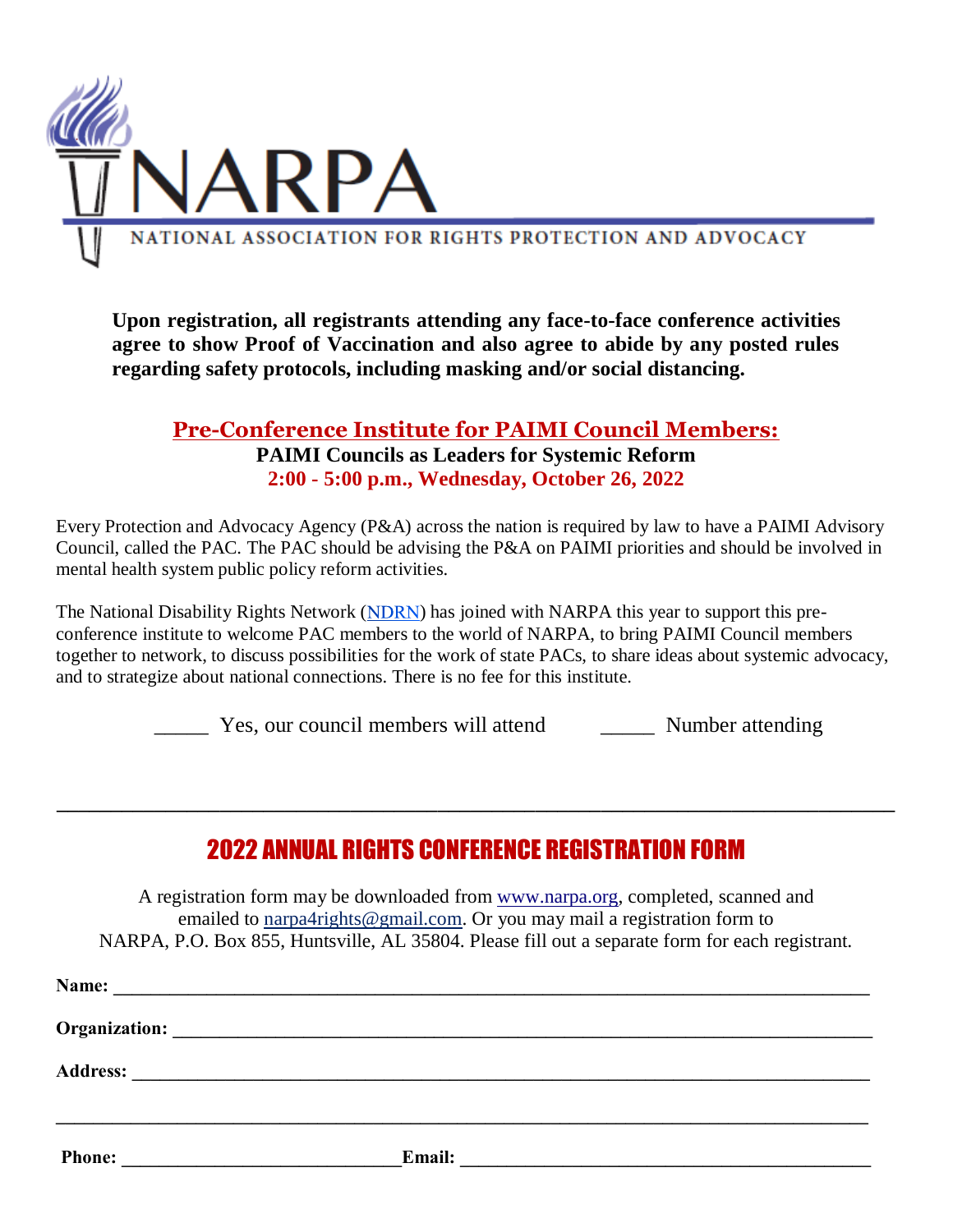| <b>Accommodation Request:</b> |                                                                                                                                                                     |  |
|-------------------------------|---------------------------------------------------------------------------------------------------------------------------------------------------------------------|--|
| Diet:                         | Vegetarian Diabetic                                                                                                                                                 |  |
|                               | A conference schedule and handouts (if provided by presenters) will be posted on our website.                                                                       |  |
| <b>PAYPAL</b>                 | <b>PAYMENT CHOICE:</b><br>CHECK OR MONEY ORDER (U.S. Currency only) Make payable to NARPA.<br><b>CREDIT CARD (Please indicate) American Express MasterCard VISA</b> |  |
|                               |                                                                                                                                                                     |  |
|                               | Cardholder Name                                                                                                                                                     |  |
|                               |                                                                                                                                                                     |  |
|                               | <b>Signature</b>                                                                                                                                                    |  |

**\*Include the three-digit security code from the back of the card; four-digit from the front on Amex.** 

**\_\_\_\_\_\_\_\_\_** 

**REFUND POLICY:** Cancellations received by NARPA in writing one week prior to the conference, by October 19, will be fully refunded minus a \$50.00 administrative processing fee per person. Registration fees will not be refunded after that date; substitutions will be accepted.

**EXHIBITS:** NARPA will consider exhibits from individuals, organizations and businesses whose mission and principles are commensurate with NARPA's mission. Exhibit Fee: \$50.00. Additional information will be sent upon request.

| <b>REGISTRATION</b>                                                                                                                                                                                                                |                                            |  |  |  |
|------------------------------------------------------------------------------------------------------------------------------------------------------------------------------------------------------------------------------------|--------------------------------------------|--|--|--|
| Conference begins with Wednesday evening reception and ends Saturday at noon.<br>Full conference registration includes all conference activities, opening reception,<br>three continental breakfasts, two lunches, and all breaks. |                                            |  |  |  |
| <b>Full Conference Registration</b>                                                                                                                                                                                                | \$425                                      |  |  |  |
| <b>Half-Day Fee</b>                                                                                                                                                                                                                | \$75 Wednesday Evening or Saturday morning |  |  |  |
| <b>Full Day Attendees</b>                                                                                                                                                                                                          | \$175 Per day Thursday or Friday           |  |  |  |
| <b>Student Rates Available - Email NARPA for information.</b>                                                                                                                                                                      |                                            |  |  |  |
| <b>Exhibit Fee</b>                                                                                                                                                                                                                 |                                            |  |  |  |
| Contribution to NARPA. NARPA is a $501$ (c)(3) tax-deductible organization.                                                                                                                                                        |                                            |  |  |  |
|                                                                                                                                                                                                                                    | <b>Total Enclosed</b>                      |  |  |  |
| Hotel reservations must be made with DoubleTree by Hilton Hotel Newark Airport.<br>See reservation information below. Complimentary airport shuttle available.                                                                     |                                            |  |  |  |